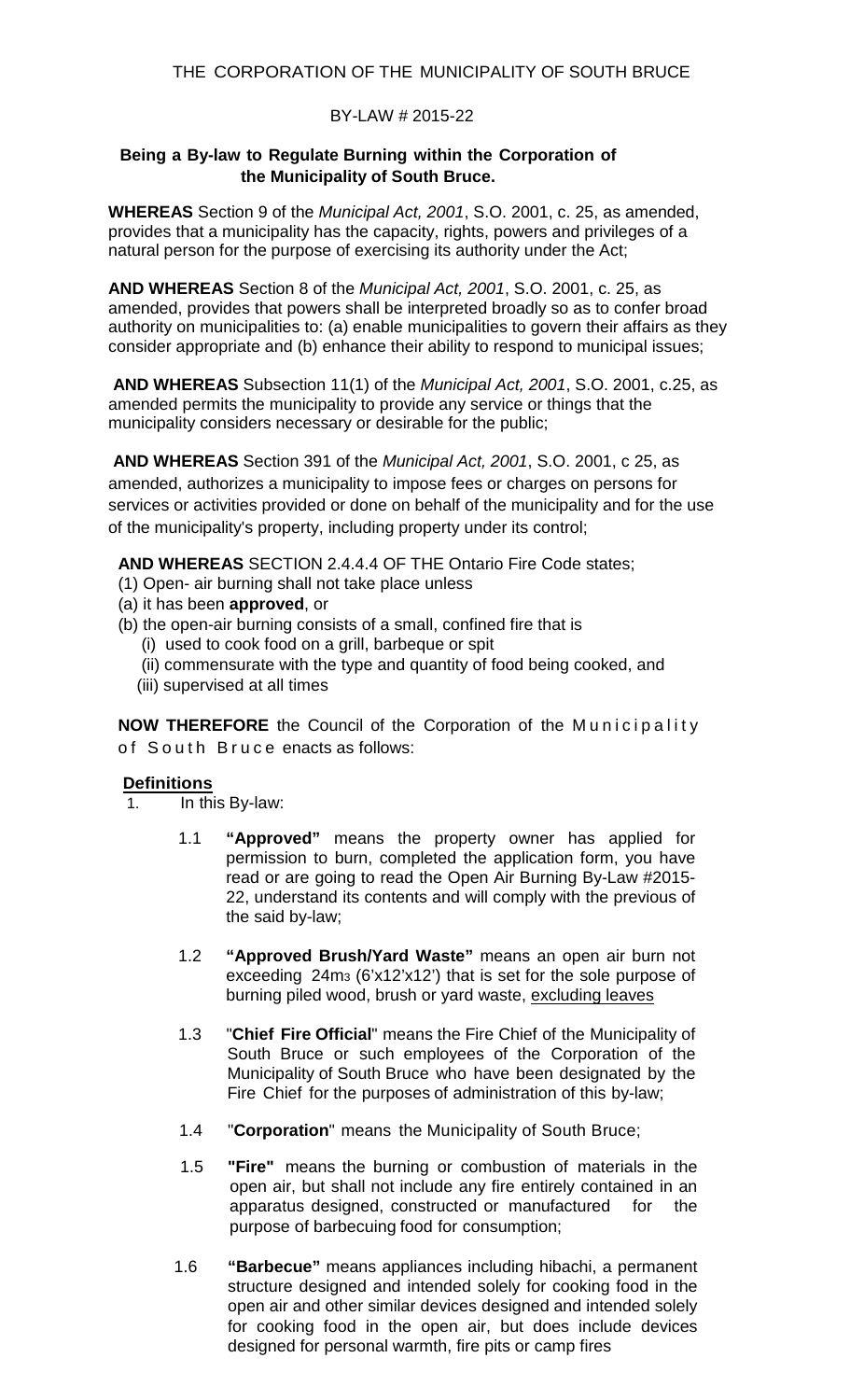- 1.7 **"Prohibited Material**" shall include, but not limited to, materials such as automobile and truck bodies, tires, oil, grease, paint, rags, plastics, wire, leaves, asphalt singles, rubber, construction materials, insulation and flammable or combustible liquids or accelerants;
- 1.8 **"Recreational Fire"** means a contained fire that burns within an area that is no larger than 1 meter in diameter and height, provided such fire is used for warmth or cooking food;
- 1.9 **"Approved Burn Barrel"** means a fire set in a container designed for incineration purposes, constructed completely of non-combustible material and not larger than a 45 gallon (170) drum. There shall be a platform in the bottom of the container with air inlets below the fore to supply adequate combustion air to aid in a more complete and clean burn. Steel mesh with opening not exceeding 3/16 inch (5mm) shall be placed on the top and/or the exhaust point of the device to serve as a spark arrester, flames are not to exceed the top of the approved burn barrel. Burn barrels are not permitted within residential areas of the Municipality;
- 1.10 **"Burn Ban Level 1"** means burning is restricted to Camping Fires and Outdoor Fire
- 1.11 "**Total Burn Ban"** means a burning ban on all types of open air burning
- 1.12 **"Permit"** means one (1) permit per property with written authority provided by the Fire Chief or his/her designate

### **Prohibitions**

- 2. No person shall set a fire or allow a fire to burn except in accordance with the following provisions:
	- 2.1 No person shall set a fire or allow a fire to burn except in accordance with the provisions of this By-law and all applicable provincial, municipal and federal laws and regulations, including but not limited to the Ministry of Environment.
	- 2.2. With the exception of Recreational Fires or fires contained in a burn barrel, no person shall set a fire or allow a fire to burn in the open air without obtaining a permit from the Chief Fire Official.
	- 2.3 No person shall burn prohibited materials, including but not limited to the following, buildings, hay, straw, open fields, tires or any material restricted by the Ministry of Environment
	- 2.4 No person shall burn leaves.
	- 2.5 No person shall set or allow an uncontained fire to burn, such as a grass fire. Fires shall only be set or allowed to burn in a container, apparatus, or physical construction that is capable of controlling the spread of fire.
	- 2.6 Every person present at an approved open air burn shall ensure than an adequate means of extinguishing the fire is available at the fire site while the fire is burning; without limiting the generality of the foregoing, every permit holder shall ensure that the means of extinguishing the fire required in the terms of the permit is available at the fire site at all times while the fire is burning.
	- 2.7 No aid of flammable or combustible liquids or accelerants of any kind.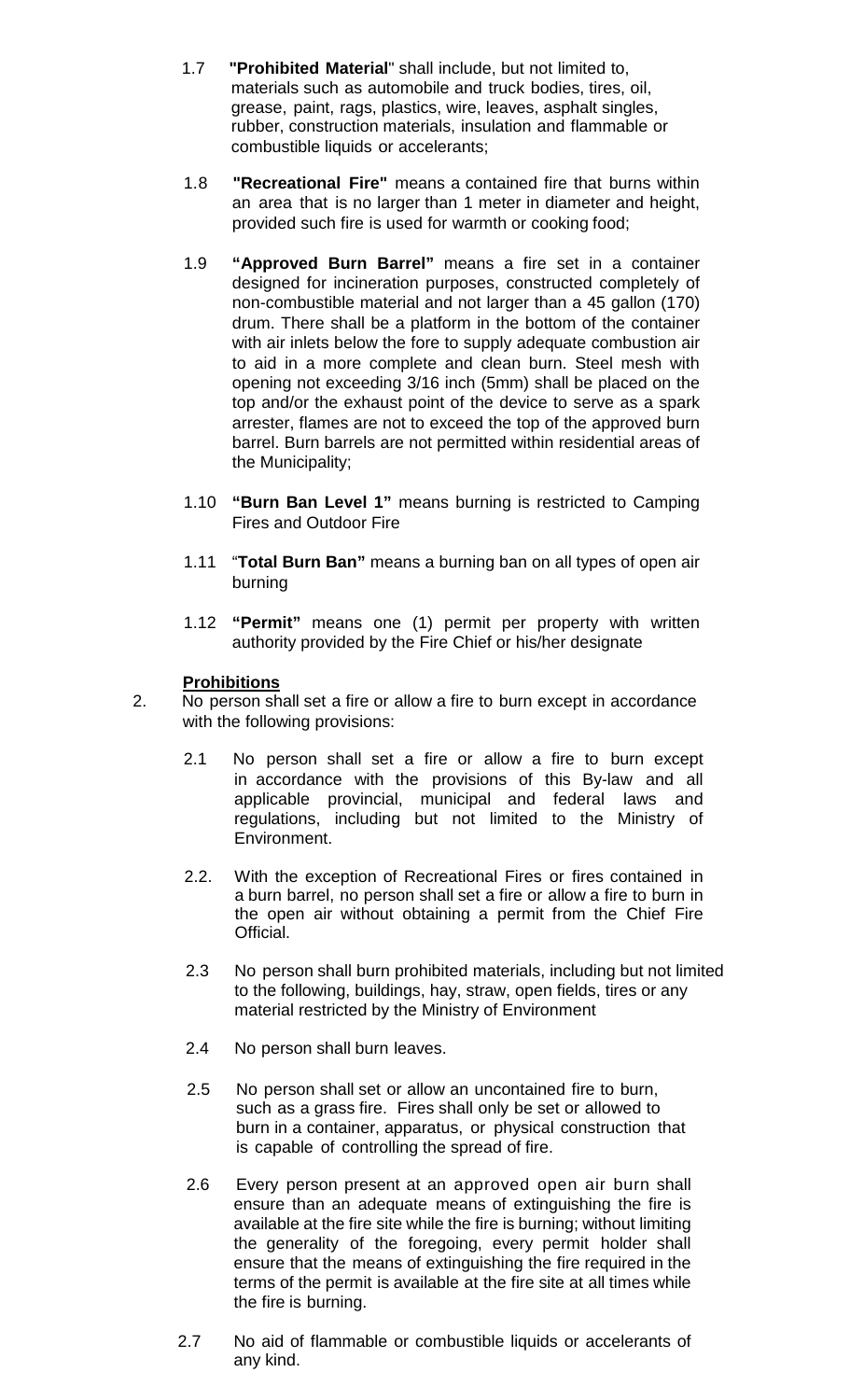### **Prohibited Locations**

- 3.0 No person shall set a fire or allow a fire to burn except in accordance with the following locational criteria:
	- 3.1 No fire shall be set or allowed to burn in the front, side or rear yard of any commercial or industrial property.
	- 3.2 No fire shall be set or allowed to burn where said fire is less than sixty (60) meters, (100 ft.) from any building, structure, hedge, tree, fence, highway or vehicular right of way, overhead wire or combustible material of any kind.
	- 3.3 No fire other than a Recreational Fire shall be set or allowed to burn where said fire is less than fifteen (15) meters from any building, structure, hedge, tree, fence, highway or vehicular right of way, overhead wire or combustible material of any kind.
	- 3.4 No fire shall be set or allowed to burn on a public highway or land that is owned by the Corporation without a permit therefor.
	- 3.5 No fire shall be set or allowed to burn on any land or premise without the consent of the owner of such land or premise.
	- 3.6 No fire shall be set or allowed to burn on any land or premise where construction of a building or structure is ongoing.
	- 3.7 No fire other than a Recreational Fire shall be set to burn between sunset on the evening of any day and sunrise on the following day.
	- 3.8 No fire shall be set during a fire ban declared by the Chief Fire Official.
	- 3.9 No fire other than a Recreational Fire shall be set or allowed to burn within the boundaries of the Municipality of South Bruce except by a person who is actively farming land and who wishes to set or maintain a fire on farm lands for purposes which are normal and incidental to the farm use.

### 4.0 **General Provisions**

- 4.1 Notwithstanding the issuance of a Permit and with or without a Permit, no person shall set or allow a fire to burn when the direction or intensity of the wind may cause a nuisance or danger being:
	- i) a decrease in visibility on any highway<br>ii) any odour or smoke to such an exte
	- any odour or smoke to such an extent or degree so as to cause discomfort to persons, or hazards to health, cause loss of enjoyment or normal use of property in the immediate area
	- iii) a rapid spread of fire through grass to a bush area.

### 4.2 **Failure to Extinguish - liable for cost**

Should the applicant fail to immediately extinguish the fire upon notification from the Fire Chief, District Chief or Officers, the applicant shall be held liable for any and all costs incurred by the Municipality of South Bruce Fire & Emergency Services in its efforts to extinguish the fire.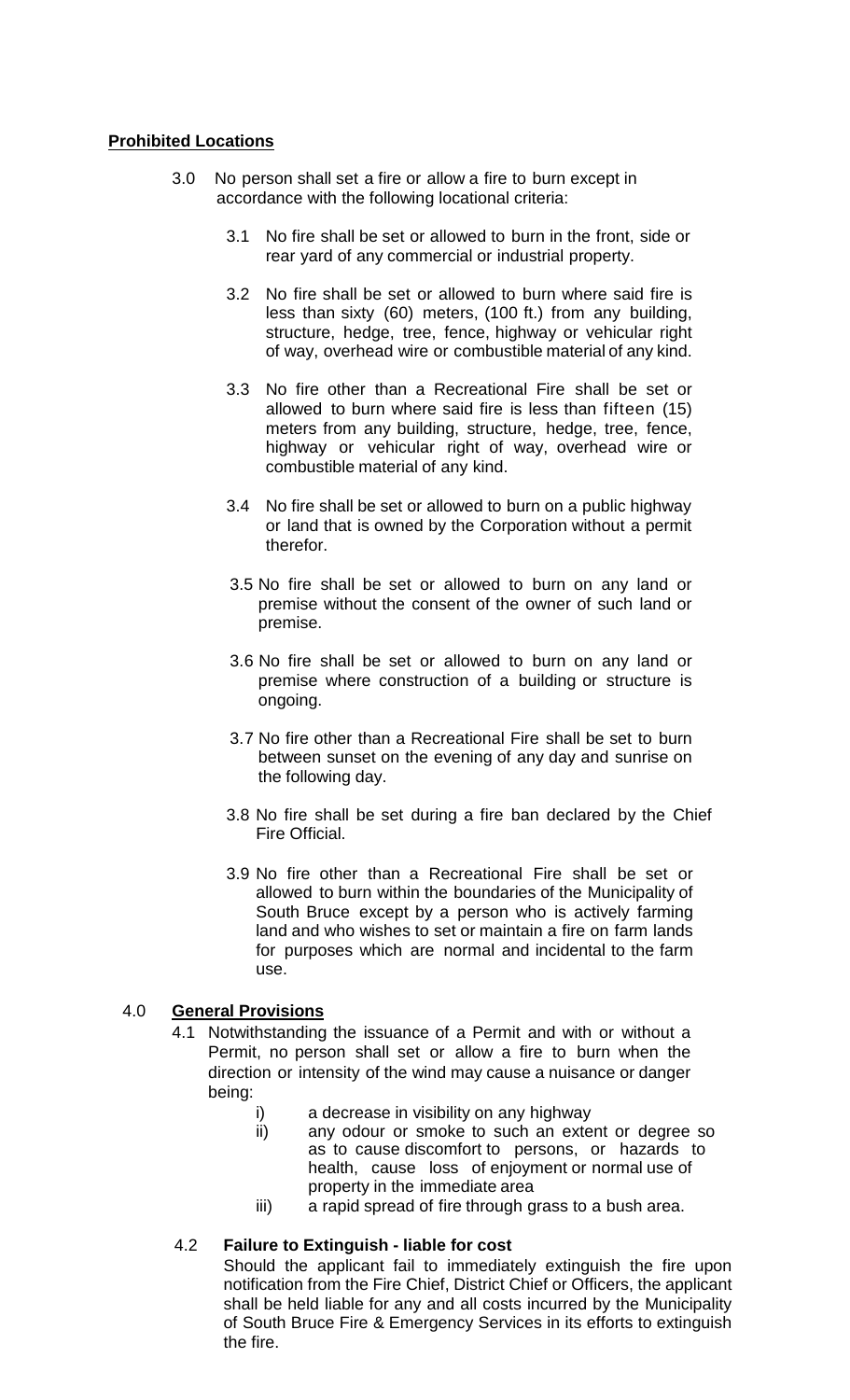## 4.3 **Order to extinguish unapproved fire(s)**

When made aware of an unapproved open air burning, the Fire Chief or his/her Designate, shall order the land owner or occupant to immediately extinguish the fire and the land owner or occupant, shall immediately comply with the order.

#### 5.0 **Issuance of Permit**

5.1 The Chief Fire Official or Designate(s) is hereby delegated authority to approve of the setting of fire in accordance with the provisions of this Bylaw, provided the property owner has registered their property with the Municipality and completed the application form attached hereto as schedule B. Fees are set by Council from time to time. Fee rates can be found in the Municipal Consolidated Fee By-Law as amened.

An initial burn permit and prescribed fee as found in the Municipality of South Bruce Consolidated Fee by-law as amended shall be registered by the property owner.

Further to the initial registration any subsequent burns requires the permit holder to advise the Chief Fire Official and/or designate of the desired burn and shall pay the additional fee as per the consolidated fee by-law as amended. Additional burns will be recorded and approved by the Chief Fire Official or designate(s).

- 5.2 Notwithstanding the provisions of this By-law in relation to the types of material that may be burned and the requirements for contained fires, any person who is actively farming land and who wishes to set or maintain a fire, without the use of a burn barrel, on farm lands for purposes which are normal and incidental to the farm use shall obtain a Permit in relation to the period proposed for the burning provided all other provisions of this by-law are satisfied and the Permit will require the applicant to notify the Chief Fire Official or Designate before setting the fire.
- 5.3 The Fire permit may be cancelled at any time by the Fire Chief or his designate, and immediately upon receiving notice of such cancellation the permitted shall extinguish any fire started under the permit.
- 5.4 The Fire Chief may refuse to grant a permit for open air burning if the proposed open air burning would be in contravention of this by-law, if the applicant has contravened the provisions of this by-law in the past or if the applicant has not complied with any conditions attached to the permit for the open air burning that may have been imposed by the Fire Chief on a previous occasion.

### 6.0 **Penalty**

- 6.1 No person shall fail to comply with the regulations as set out in this bylaw.
- 6.2 Every person who contravenes any provisions of this by-law is guilty of an offense and on conviction is liable to a fine as provided in the attached Schedule "A" and section 61 of the Provincial Offences Act, R.S.O. 1990, c. P. 33.
- 6.3 All persons who sets or allows a fire to burn without a Permit and, all persons obtaining the necessary permit and setting an open air fires shall be responsible and, those who are unable to control such fire, leading to the response of the Fire Department, shall be liable for the expenses of the Fire Department, including personnel, equipment and apparatus costs necessary to investigate, respond and extinguish the fire. Such costs shall be calculated in accordance with current fee structure established by the Ministry of Transportation Ontario (MTO).
	- (1) Per vehicle for the first hour based on current MTO rates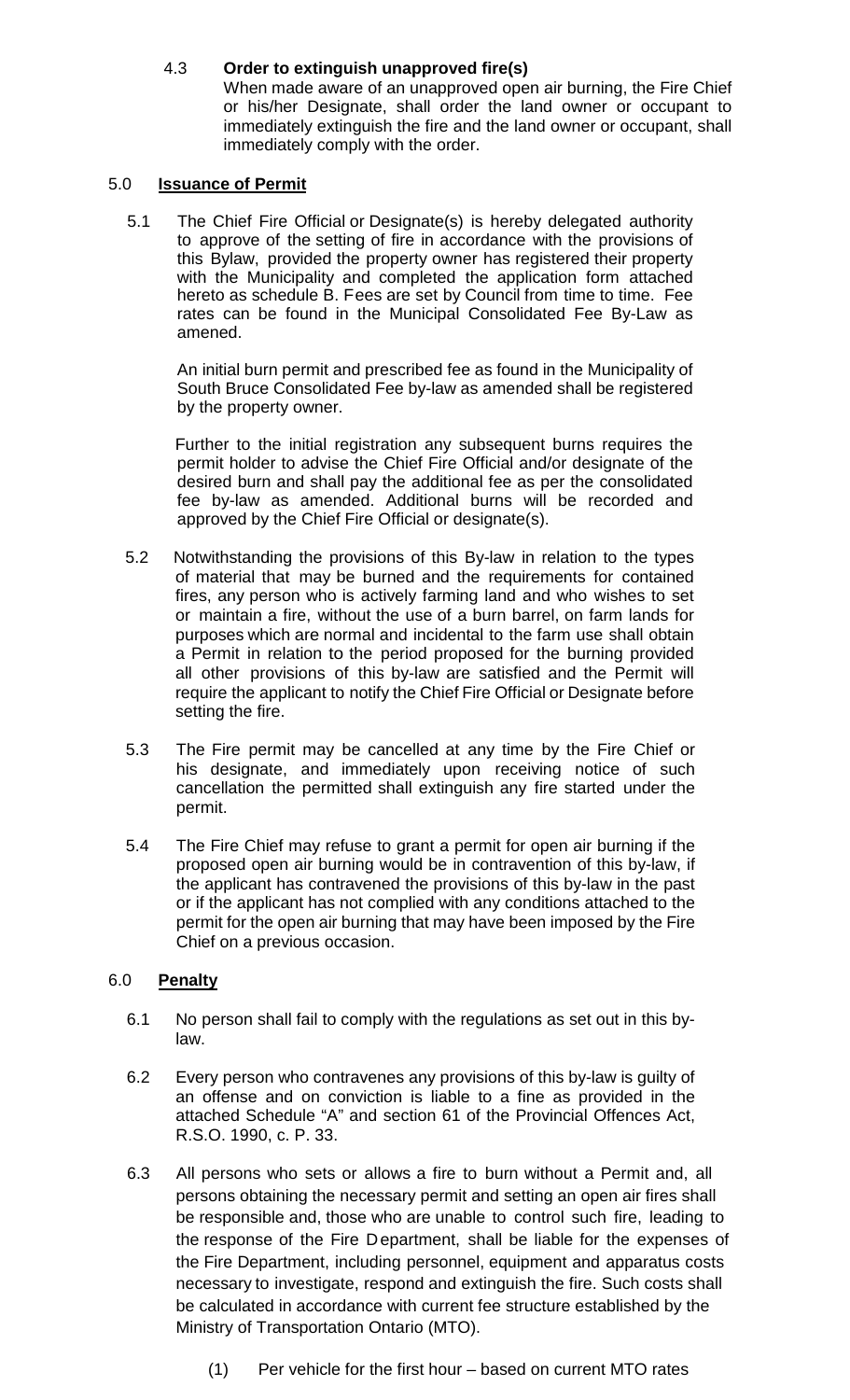(2) Per vehicle per half hour thereafter – based on current MTO rates

Times will be calculated from the receipt of the alarm through to the time responding personnel and equipment are back in service.

- 6.4 The court in which the conviction has been entered, and any court of competent jurisdiction thereafter, may make an order prohibiting the continuation or repletion of the offence by the person convicted, and such order shall be in the addition to any other penalty imposed on the person convicted.
- 6.5 The Municipality has the right to collect any unpaid costs associated with sections 4.2, and 6.3 of this by-law by action, in a like manner as municipal taxes or the Municipal Council may provide that the expenses incurred, with interest, shall be payable in annual installments not exceeding 10 years
- 7. All by-laws inconsistent with this by-law are hereby repealed.
- 8. That this by-law shall come into force and effect upon third and final reading thereof.

READ A FIRST AND SECOND TIME THIS 7<sup>th</sup> DAY OF April, 2015.

READ A THIRD TIME AND FINALLY PASSED AND SEALED THIS 7<sup>th</sup> DAY OF April, 2015

\_\_\_\_\_\_\_\_\_\_\_\_\_\_\_\_\_\_\_\_\_\_\_\_\_\_\_\_ \_\_\_\_\_\_\_\_\_\_\_\_\_\_\_\_\_\_\_\_\_\_\_\_\_\_\_\_\_\_\_

Robert Buckle - MAYOR Leanne Martin, CAO/CLERK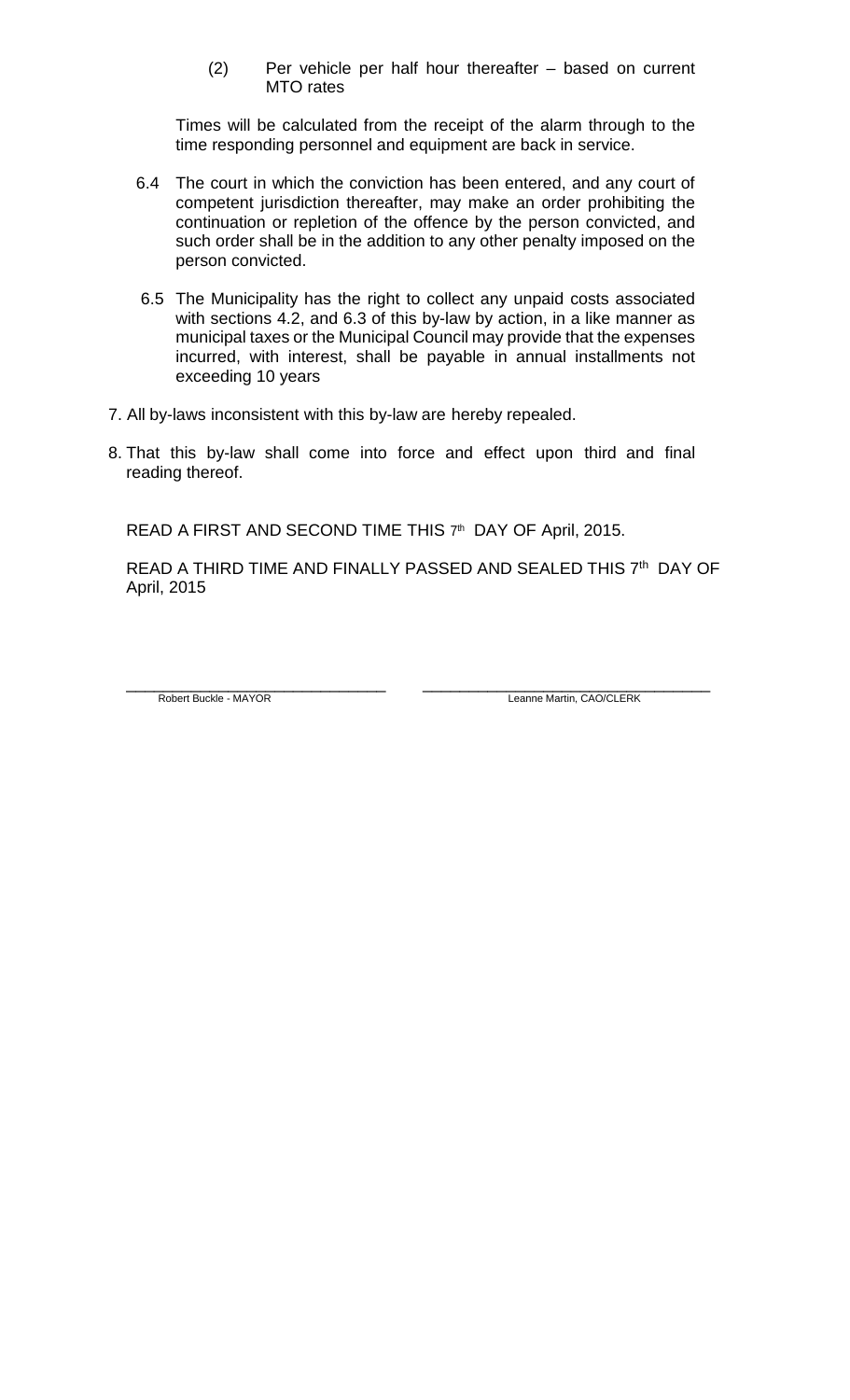

# THE MUNICIPALTY OF SOUTH BRUCE SCHEDULE "B" TO BY-LAW #2015-22

 Phone: 519-392-6623 Fax: 519-392-6266  **Fire EMERGENCY "911" South Bruce Fire & Emergency Services**  Box 540, Teeswater On N0G 2S0

**Permit# Valid for 14 Days** 

**Mildmay Carrick Fire Station Teeswater Culross Fire Station** 

# REGISTRATION/PERMIT FOR OPEN AIR BURNING

 this collection should be addressed to the Fire Chief at 21 Gordon Street, Teeswater, ON N0G 2S0. Tel: 519-392-6623. **Notice of Collection/Use/Disclosure:** Your personal information is collected under the authority of the Municipal Act section 8(1). Personal information is used to identify, monitor, and ensure the safety and well-being of the participant. Questions about

| Permission is hereby granted to               |                                                         | оf |
|-----------------------------------------------|---------------------------------------------------------|----|
|                                               | Name                                                    |    |
| Road and Fire Number                          | Phone                                                   |    |
| For the purpose of having an open air fire at | Location (Road and Fire Number if different from above) |    |
| On<br>Date                                    | . E-mail                                                |    |
| Material to be burned                         | Description                                             |    |

Shall not exceed 24 m<sup>3</sup> (6'x12'x12' or 800 ft<sup>3</sup>) at any one time. Fire protection and resources available shall include sufficient personnel and equipment such as rakes, shovels, backhoes, bulldozers, front-end loaders, or water on-site

Subject to the following regulations;

- 1. No person shall set or maintain a fire in the open air:
	- a) Between sunset and sunrise;
	- b) At a distance of less the 196.8 ft. (60 m) from any building, structure, hedge, fence, vehicular roadway of any kind or nature or overhead wiring;
	- c) At a distance of less than 49.2 ft. (15 m) from any property line;
	- d) Unless there is a space clear and free of combustible material around the perimeter of the fire of at least 29.5 ft. (9 m);
	- e) Unless it is under his-her constant watch and control from the time of the lighting up to and until it is totally extinguished;
	- f) When the wind direction and velocity is likely to create a dangerous condition;
	- g) With the aid of flammable or combustible liquid or accelerants of any kind;